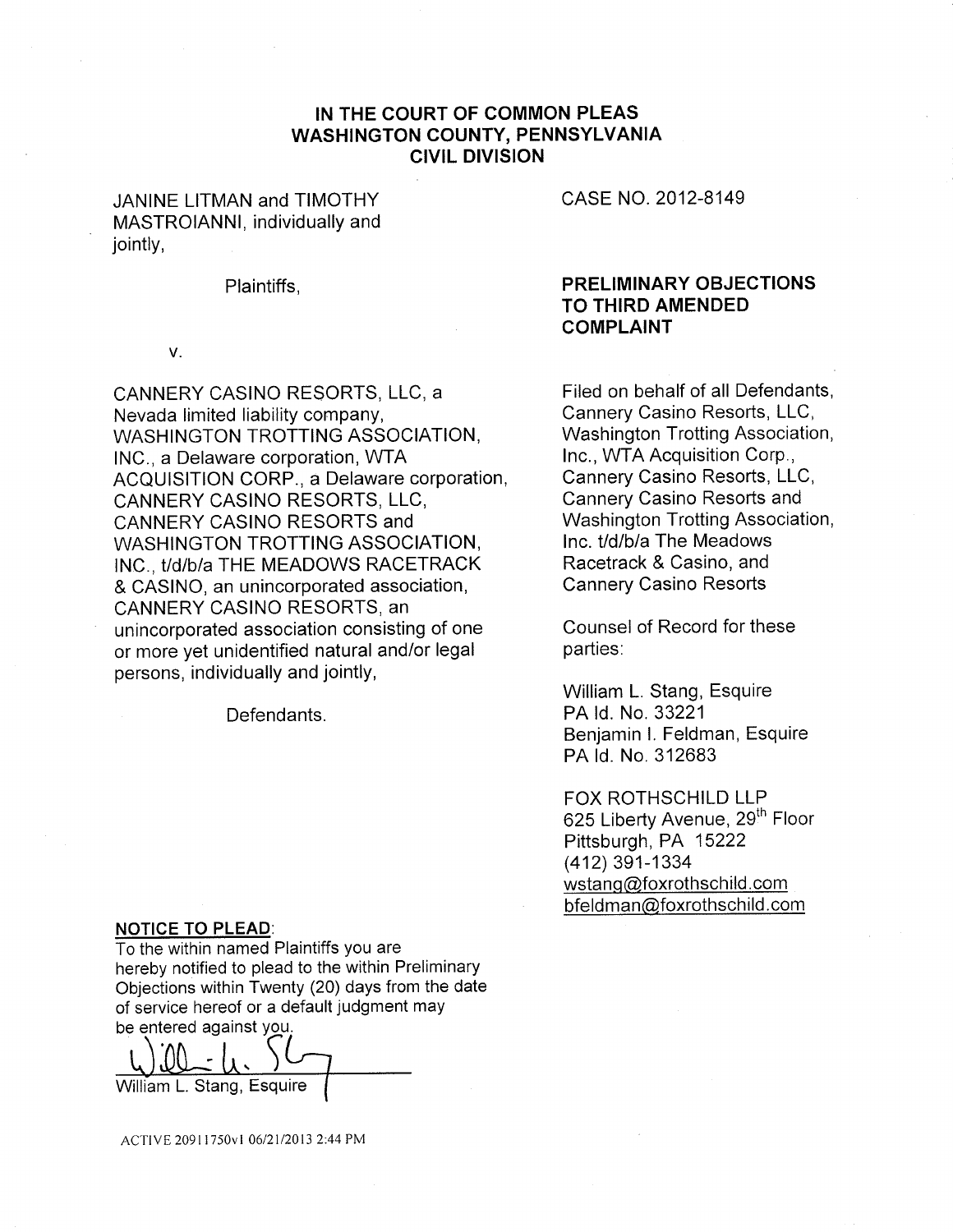# IN THE COURT OF COMMON PLEAS WASHINGTON COUNTY, PENNSYLVANIA CIVIL DIVISION

JANINE LITMAN and TIMOTHY MASTROIANNI, individually and jointly,

CASE NO. 2012-8149

Plaintiffs,

V.

CANNERY CASINO RESORTS, LLC, a Nevada limited liability company, WASHINGTON TROTTING ASSOCIATION, INC., a Delaware corporation, WTA ACQUISITION CORP., a Delaware corporation, CANNERY CASINO RESORTS, LLC, CANNERY CASINO RESORTS and WASHINGTON TROTTING ASSOCIATION, INC. t/d/b/a THE MEADOWS RACETRACK & CASINO, an unincorporated association, CANNERY CASINO RESORTS, an unincorporated association consisting of one or more yet unidentified natural and/or legal persons, individually and jointly,

Defendants.

# PRELIMINARY OBJECTIONS TO THIRD AMENDED COMPLAINT

Defendants, Cannery Casino Resorts, LLC, a Nevada limited liability company,

Washington Trotting Association, Inc., a Delaware corporation, WTA Acquisition Corp.,

a Delaware corporation, Cannery Casino Resorts, LLC, Cannery Casino Resorts and

Washington Trotting Association, lnc. *t/d/b/a* The Meadows Racetrack & Casino, an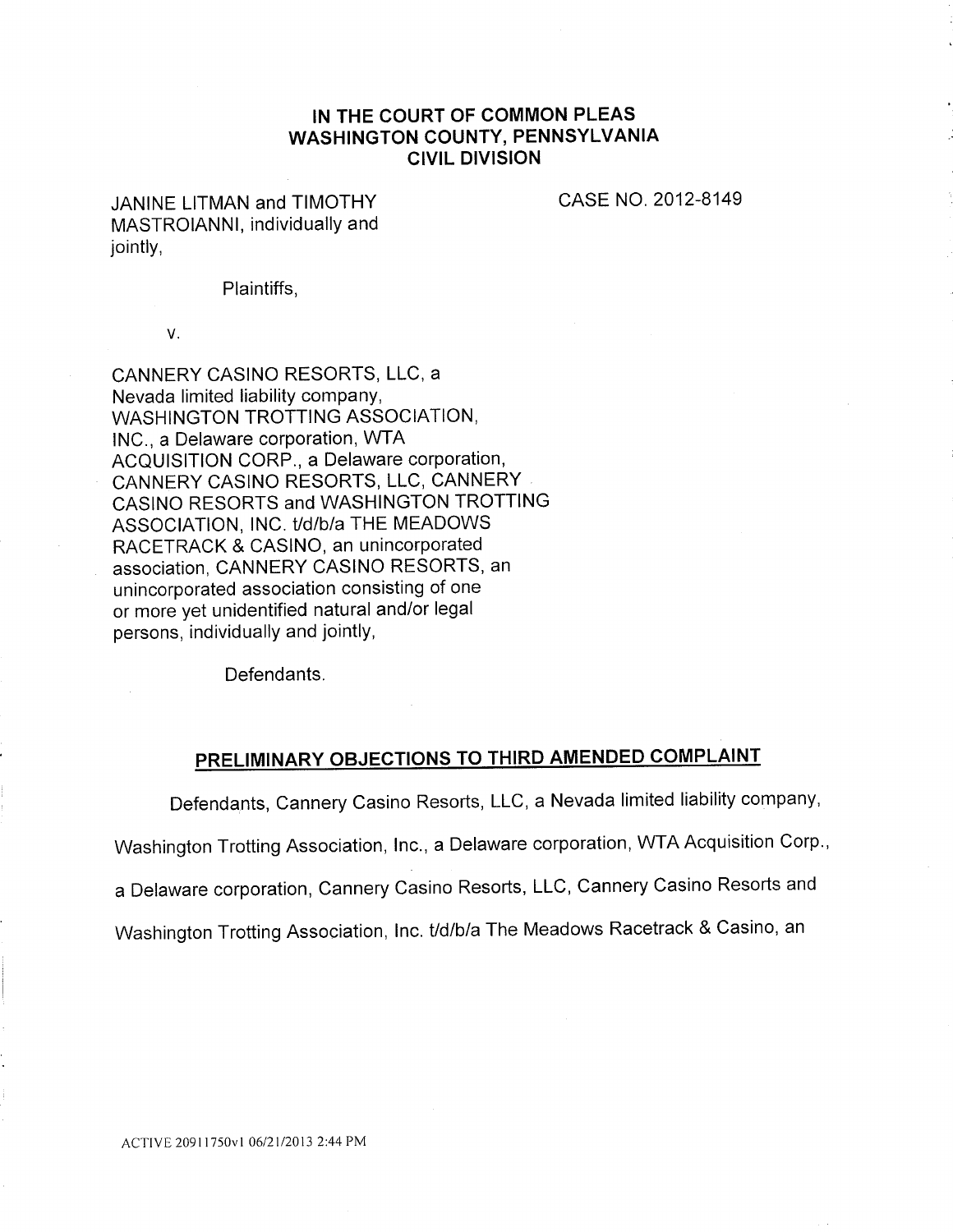unincorporated association, and Cannery Casino Resorts,<sup>1</sup> an unincorporated association consisting of one or more yet unidentified natural and/or legal persons, individually and jointly, by and through their counsel, William L. Stang, Esquire, Benjamin I. Feldman, Esquire and Fox Rothschild LLP, file Preliminary Objections to Plaintiffs' Third Amended Complaint as follows:

1. Plaintiffs have filed a Third Amended Complaint alleging fourteen (14) separate causes of action against Defendants. The causes of action are for (a) Count l - Breach of Oral Contract, (b) Count II - Breach of Written Contract, (c) Count III -Breach of Contract Implied in Fact, (d) Count IV - Unjust Enrichment, (e) Count V -Breach of Fiduciary Duty, (f) Count VI - Tortious Interference with Contract and Prospective Business Relations and Advantage, (g) Count VII - Unfair and Deceptive Trade Practice, (h) Count VIII - Fraud, (i) Count IX - Conversion, (i) Count  $X -$ Negligence, (k) Count XI – Violation of Gaming, 4 Pa.C.S.A., (I) Count XII – Civil Conspiracy, (m) Count XIII - Accounting, and (n) Count XIV - Special Damages.

2. Pa.R.C.P. 1019(a) provides in part that the material facts on which a cause of action is based must be stated in a concise and summary form. This rule is satisfied if the allegations in a pleading "(1) contain averments of all facts the Plaintiffs will eventually have to prove in order to recover; and (2) they are sufficiently specific so as to enable the party served to prepare a defense thereto." Commonwealth of

 $<sup>1</sup>$  It is denied that the Defendant identified as "Cannery Casino Resorts" exists as an entity separate and</sup> distinct from the Defendant identified as "Cannery Casino Resorts, LLC." Further explanation concerning Plaintiffs' mistaken identification of Defendants will be made subsequent to disposition of these Preliminary Objections.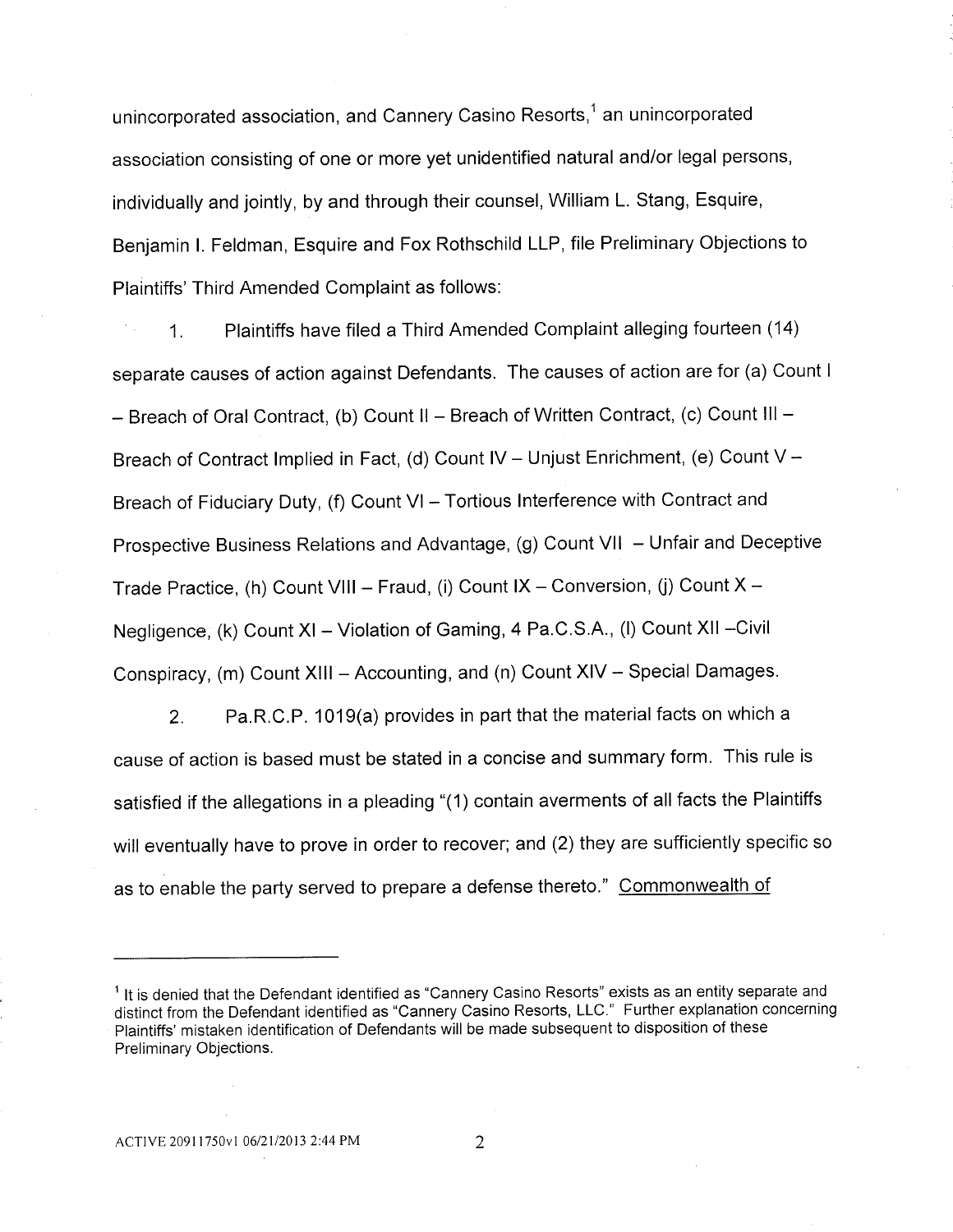Pennsylvania Department of Transportation v. Shipley Humble Oil Co., 370 A.2d 438, 439 (Pa.Cmwlth. 1977).

3. The Third Amended Complaint is poorly conceived. In particular, it is virtually impossible to determine what material facts are being alleged in support of the fourteen (14) causes of action. As a result, the Third Amended Complaint is subject to an abundance of preliminary objections as are detailed below.

# I. DEMURRER TO COUNT I (BREACH OF ORAL CONTRACT)

4. ln Count l of the Third Amended Complaint Plaintiffs attempt to state a cause of action against all Defendants for breach of an oral contract.

5. ln order to state a cause of action for breach of contract a party must allege "(1) the existence of a contract, including its essential terms, (2) a breach of a duty imposed by the contract and (3) resultant damages." Core States Bank, N.A. v. Cutillo, 723 A.2d 1053, 1058 (Pa.Super. 1999). Moreover, in order to maintain an action for breach of contract, every element of the contract at issue must be stated. Snaith V. Snaith, 422 A.2d 1379 (Pa.Super. 1980).

6. The requisite allegations for a claim of breach of contract are not made in` the Third Amended Complaint. ln particular, Plaintiffs have failed to allege sufficient facts to show (a) the existence of a contract between Plaintiffs and any of the Defendants, (b) any breach by any of the Defendants or (c) damages suffered by Plaintiffs resulting from any Defendants' alleged breach of contract. Similarly, Plaintiffs do not attribute any specific oral statements to any of the Defendants that would constitute an offer, nor do Plaintiffs attribute any oral statements to themselves that would constitute an acceptance.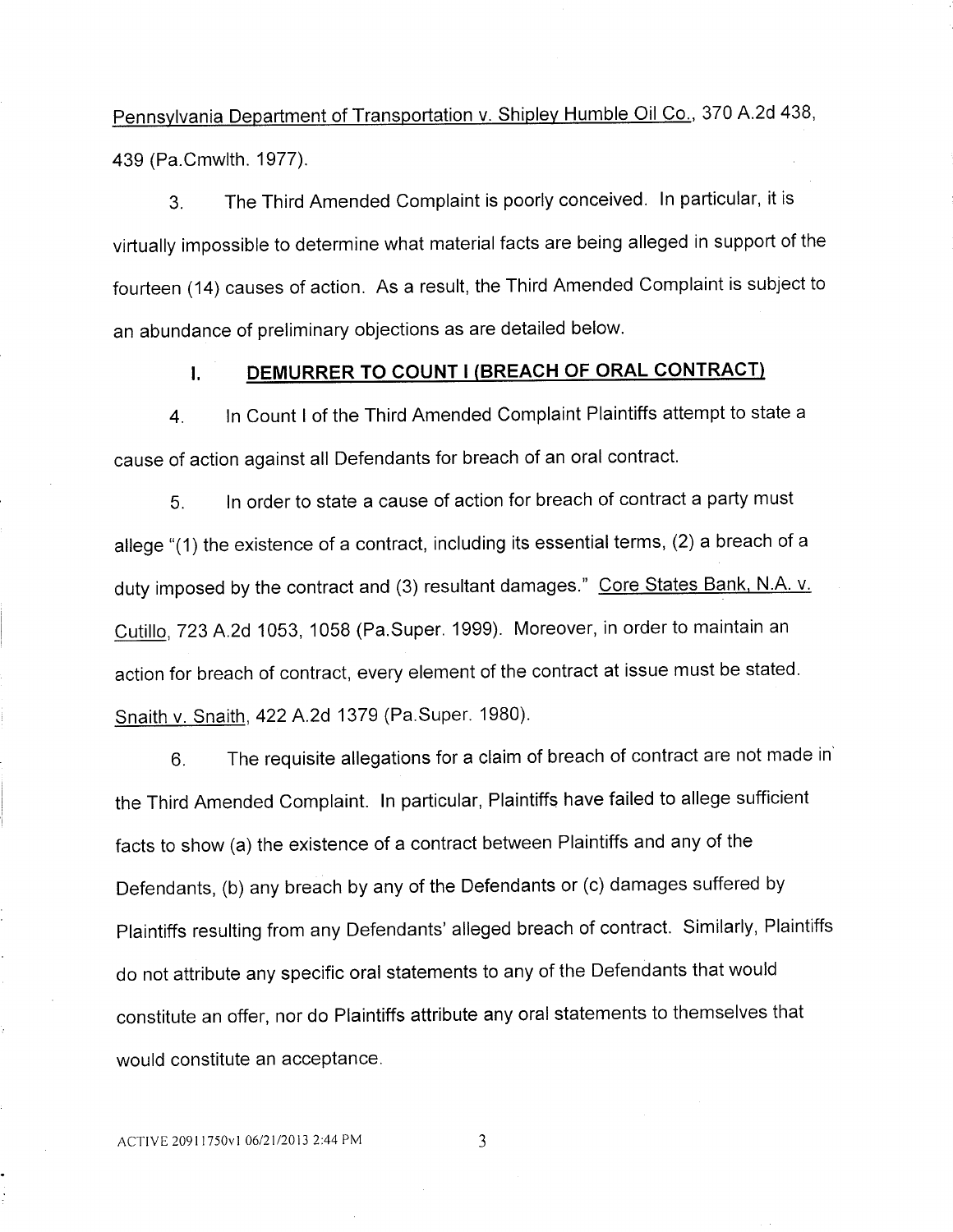7. Furthermore, Plaintiffs fail to identify which of the Defendants entered into the alleged contract with Plaintiffs.

8. By virtue of the foregoing the allegations of Count l of the Third Amended Complaint are insufficient to state a cause of action for breach of an oral contract against any of the Defendants.

WHEREFORE, Defendants request that Count l of the Third Amended Complaint be dismissed.

### II. COUNT II (BREACH OF WRITTEN CONTRACT)

9. ln Count ll of the Third Amended Complaint Plaintiffs attempt to state a cause of action against all Defendants for breach of a written contract.

10. Pa.R.C.P. 1019(i) provides, in part, that when a claim is based upon a written agreement, a copy of the relevant agreement must be attached to the Complaint.

11. In order to state a cause of action for breach of contract a party must allege "(1) the existence of a contract, including its essential terms, (2) a breach of a duty imposed by the contract and (3) resultant damages." Core States Bank, N.A. v. Cutillo, 723 A.2d 1053, 1058 (Pa.Super. 1999). Moreover, in order to maintain an action for breach of contract, every element of the contract at issue must be stated. Snaith v. Snaith, 422 A.2d 1379 (Pa.Super. 1980).

12. Plaintiffs have failed to attach to their Third Amended Complaint a copy of the written agreement allegedly made by Plaintiffs and Defendants. Defendants believe and therefore aver that no such written agreement exists.

13. Moreover, the requisite allegations for a claim of breach of contract, as required by Pa.R.C.P. 1019 and Pennsylvania law, have not been made. In particular,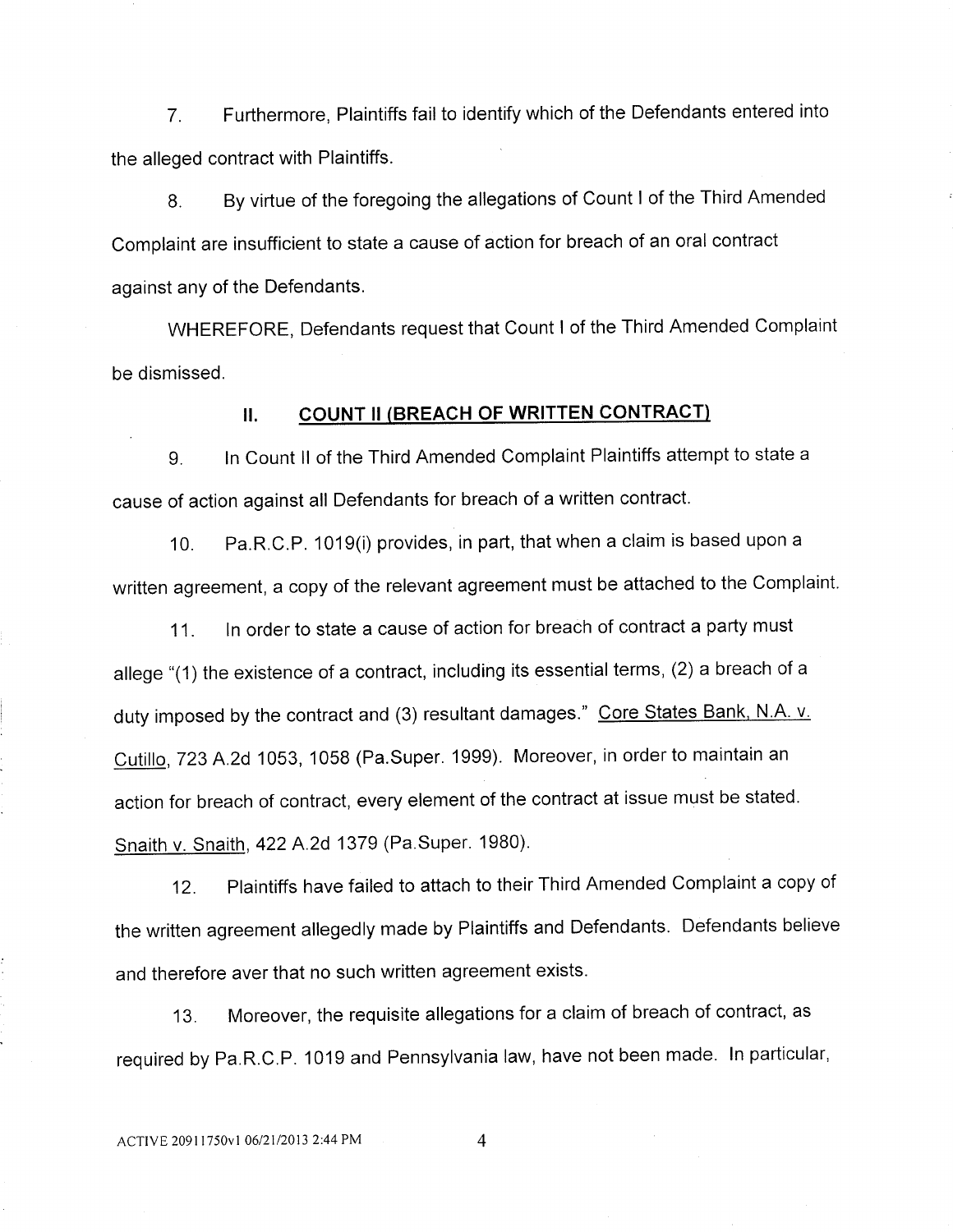Plaintiffs have failed to allege sufficient facts to show (a) the existence of a written contract between Plaintiffs and any of the Defendants, (b) any breach by any of the Defendants or (c) damages suffered by Plaintiffs resulting from any Defendants' alleged breach of contract.

14. Similarly, Plaintiffs fail to identify which of the Defendants entered into the alleged contract with Plaintiffs.

WHEREFORE, Defendants request that Count ll of the Third Amended Complaint be dismissed.

# III. DEMURRER TO COUNT III (BREACH OF CONTRACT IMPLIED IN FACT)

15. In Count Ill of the Third Amended Complaint Plaintiffs attempt to state a cause of action against all Defendants for breach of an implied contract.

16. As a matter of law, an implied contract "iS an actual contract arising when there is an agreement, but the parties' intentions are inferred from their conduct in light of the circumstances." Ameripro Search, Inc. v. Fleming Steel Co., 787 A.2d 988, 991 (Pa.Super. 2001).

17. Count Ill of the Third Amended Complaint fails to include sufficient facts from which it could be determined whether there was a breach of the alleged implied contract, and if so, which of the Defendants was responsible for the alleged breach.

18. By virtue of the foregoing Plaintiffs have failed to allege sufficient facts to show the existence of a contract implied in fact between Plaintiffs and any of the Defendants.

WHEREFORE, Defendants request that Count lll of the Third Amended Complaint be dismissed.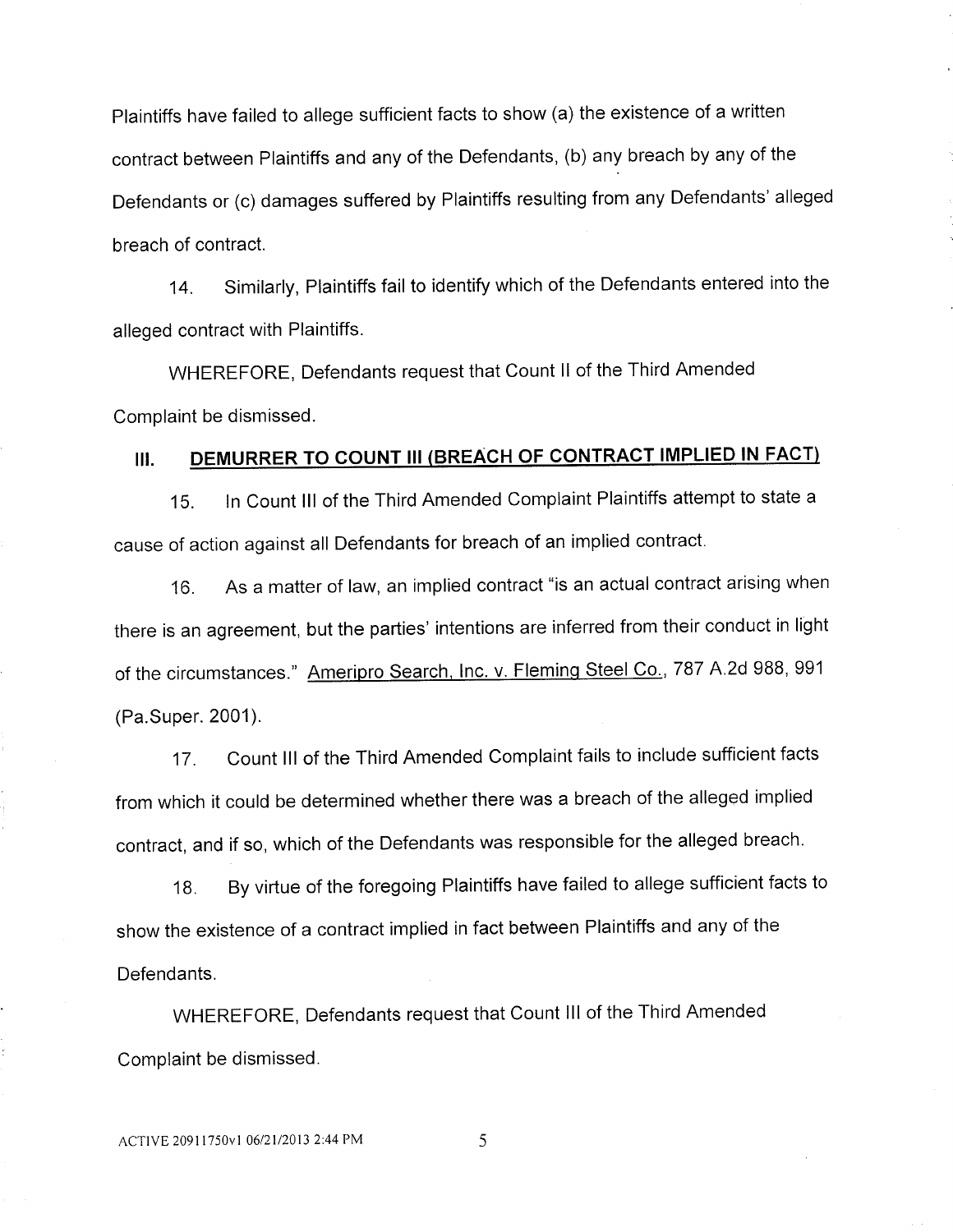### IV. DEMURRER TO COUNT IV (UNJUST ENRICHMENT)

19. In Count IV of the Third Amended Complaint Plaintiffs attempt tostate a cause of action against all Defendants for unjust enrichment.

20. The doctrine of unjust enrichment is applied when a court determines that there exists a contract implied in law (i.e., a quasi contract) which imposes a duty, not as the result of an agreement, but in spite of the absence of an agreement. Temple Univ. Hosp., Inc. v. Healthcare Mgmt. Alts., Inc., 832 A.2d 501 (Pa.Super. 2003).

21. The elements of a cause of action for unjust enrichment are "benefits conferred on Defendant by Plaintiff, appreciation of such benefits by Defendant, and acceptance and retention of such benefits under such circumstances that it would be inequitable for Defendants to retain the benefit without payment of value." Styer v. Hugo, 619 A.2d 347 (Pa.Super. 1993).

22. The most significant element of the doctrine of unjust enrichment is whether the enrichment of the defendant is unjust; the doctrine does not apply simply because a defendant may have benefitted from the acts of a plaintiff. Styer v. Hugo, *supra.*

23. In the present case, Plaintiffs fail to state, with requisite specificity, the benefits allegedly conferred on each of the Defendants. Moreover, Plaintiffs fail to state how or why Defendants' receipt of the alleged benefits is unjust as a matter of law.

24. By virtue of the foregoing, the allegations of the Third Amended Complaint are insufficient to state a cause of action for unjust enrichment against any of the Defendants.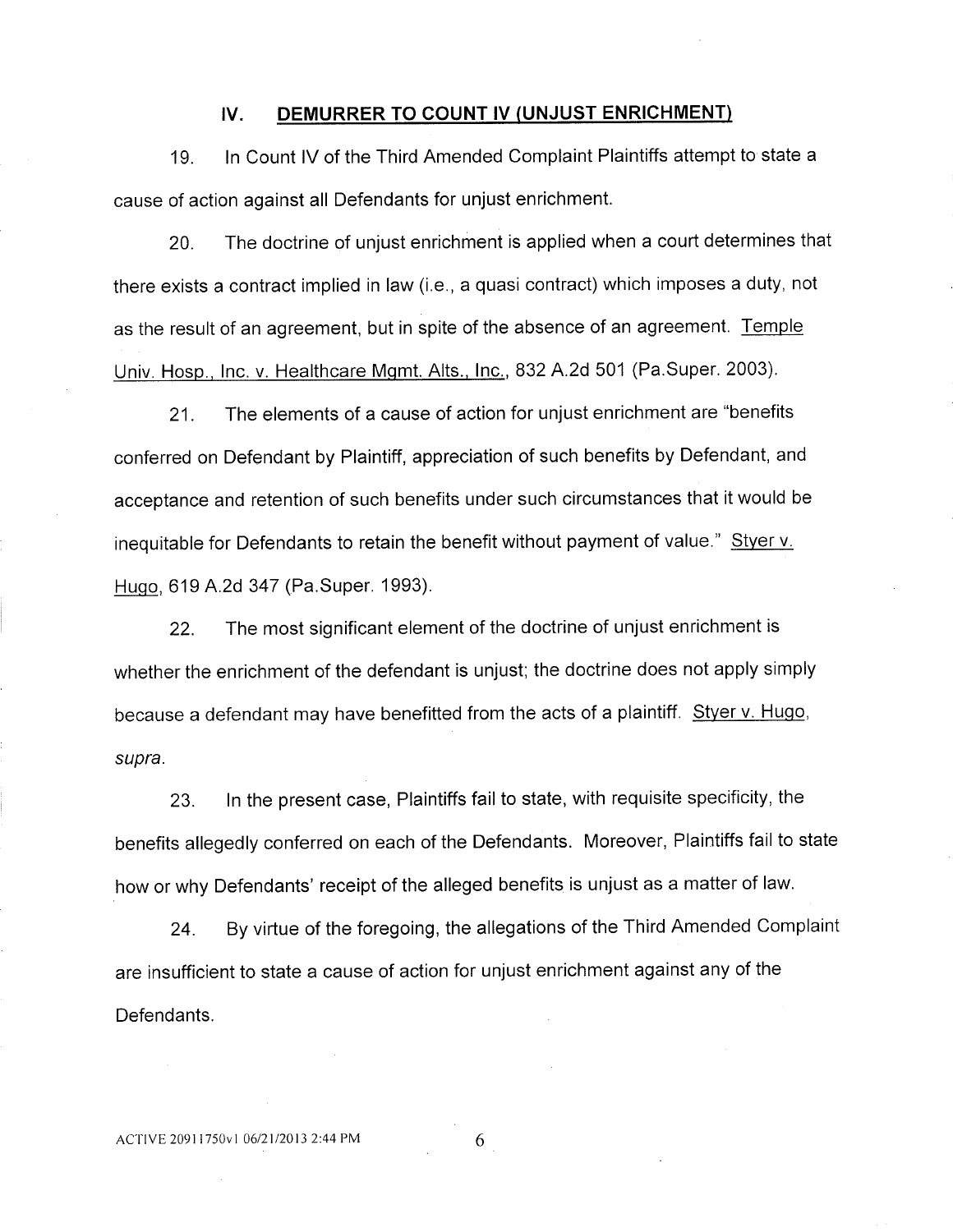WHEREFORE, Defendants move that Count IV of the Third Amended Complaint be dismissed.

### V. DEMURRER TO COUNT V (BREACH OF FIDUCIARY DUTY)

25. In Count V of the Third Amended Complaint Plaintiffs attempt to state a cause of action against all Defendants for breach of fiduciary duty.

26. "Under Pennsylvania law a fiduciary duty Will arise in two contexts; (1) in a principal/agent relationship, where the agent is expected to act with the utmost duty of loyalty to the interests of the principal; and (2) where the facts evidence a confidential, or special relationship, such that 'one has the power to take advantage of or exercise undue influence over the other.'" Pratter v. Penn Treaty American Corporation, 11 A.3d 550, 561 (Pa.Commw. 2010) (quoting eToll, Inc. v. Elias/Savion Ad., Inc., 811 A.2d 10, 22-23 (Pa.Super. 2002)).

27. Plaintiffs have not alleged the existence of a principal/agent relationship with Defendants. Nor have Plaintiffs alleged any facts to support the existence of a special or confidential relationship between any of the Plaintiffs and any of the Defendants.

28. As such, Plaintiffs' claim for breach of fiduciary duty is legally insufficient as to all Defendants. See, Burton v. Bojazi, 2005 WL 1522040, at \* 3 (Pa.Comm.Pl. June 17, 2005) (granting the defendants' demurrer to plaintiff's breach of fiduciary duty claim where the complaint did not allege "weakness, dependence, inferiority, or a disparity in the parties' position giving rise to an abuse of power.") (citation omitted).

29. By virtue of the foregoing it is submitted that there is no basis for the claim that any of the Defendants owed fiduciary duties to any of the Plaintiffs.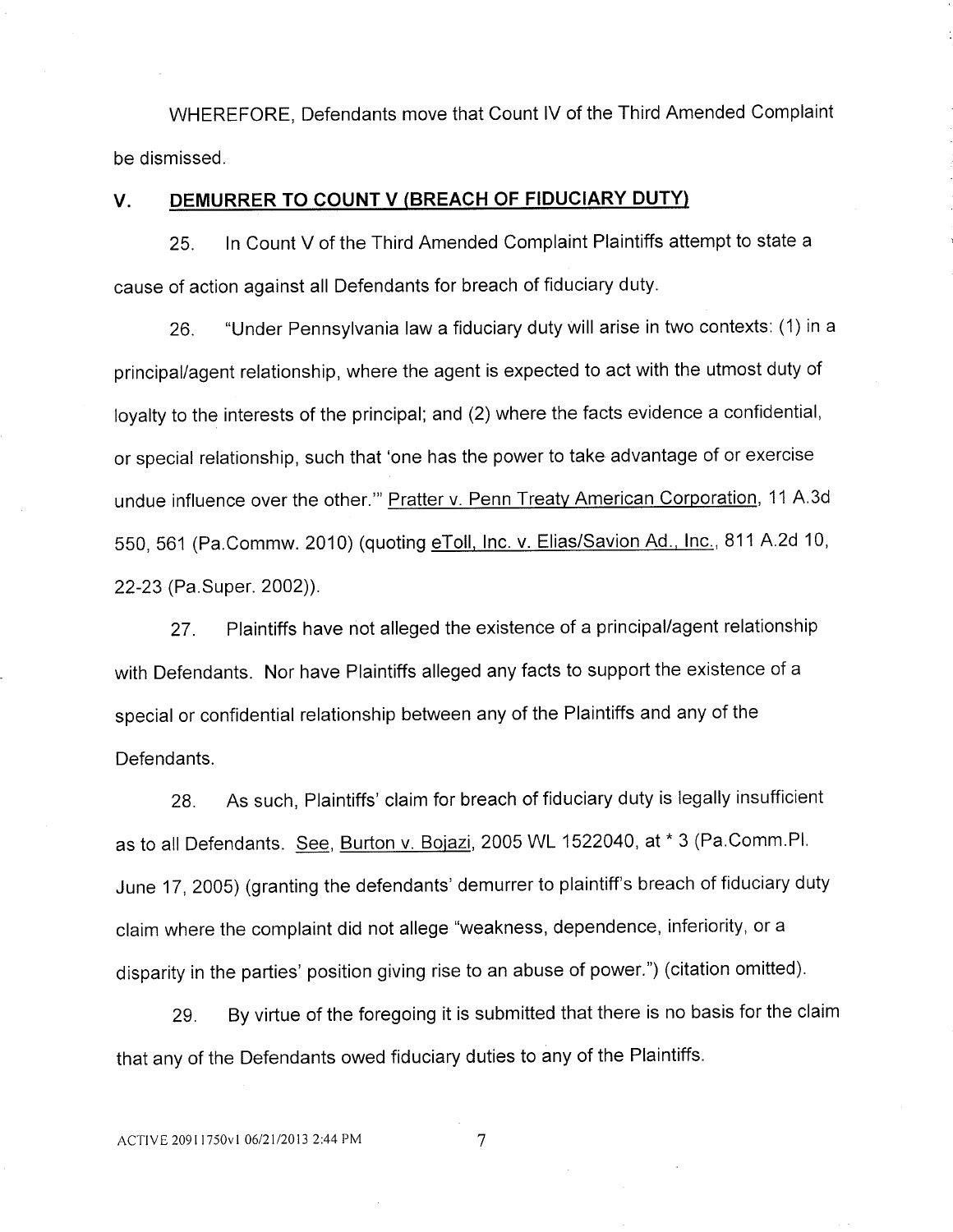WHEREFORE, Defendants respectfully request that the claims asserted in Count V of the Third Amended Complaint be dismissed.

### VI. DEMURRER TO COUNT VI (TORTIOUS INTERFERENCE)

30. ln Count VI of the Third Amended Complaint Plaintiff Mastroianni attempts to assert a cause of action against The Meadows Racetrack & Casino for "Tortious interference with Contract and Prospective Business Relations and Advantage."

31. ln order to state a cause of action for tortious interference with existing or prospective contractual relations a party must allege: "(1) the existence of a contractual, or prospective contractual relation between the complainant and a third party; (2) purposeful action on the part of the defendant, specifically intended to harm the existing relation, or to prevent a prospective relation from occurring; (3) the absence of privilege or justification on the part of the defendant; and (4) the occasioning of actual legal damage as a result of the defendant's conduct." Strickland v. University of Scranton, 700 A.2d 979, 985 (Pa. Super. 1997).

32. The requisite allegations for a claim of tortious interference with contractual relations are not made in the Third Amended Complaint. In particular, Plaintiff Mastroianni has failed to allege sufficient facts to show (a) the existence of a contractual or prospective contractual relation between him and a true third party, (b) purposeful action by the Meadows Racetrack & Casino specifically intended to harm the alleged contractual relation, or (c) actual legal damage suffered by Plaintiff Mastroianni.

33. By virtue of the foregoing the allegations of Count VI of the Third Amended Complaint are insufficient to state a cause of action for tortious interference with contractual relations against Defendant Meadows Racetrack & Casino.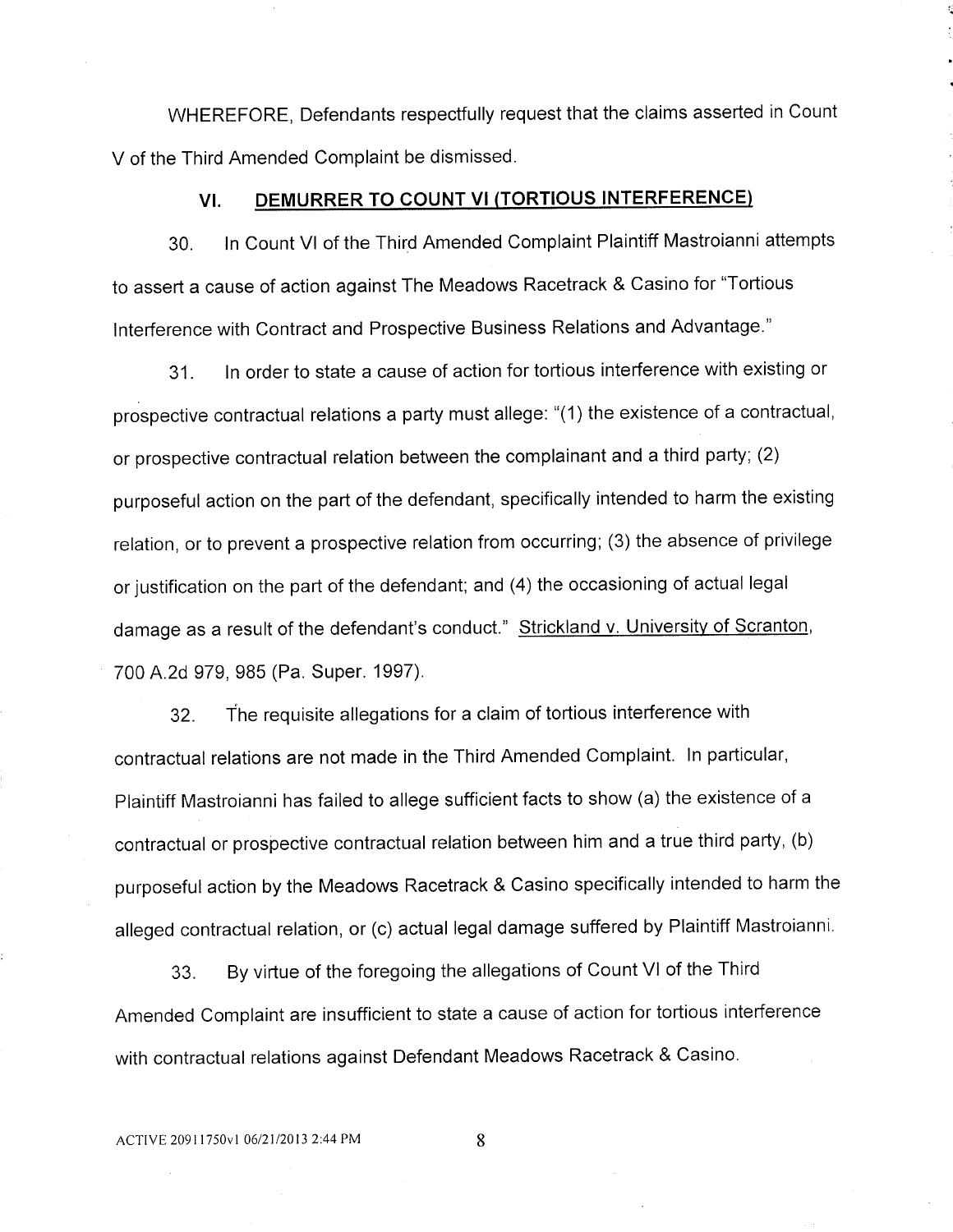WHEREFORE, Defendants request that Count VI of the Third Amended Complaint be dismissed.

### VII. DENIURRER TO COUNT VII (UNFAIR AND DECEPTIVE TRADE PRACTICE)

34. In Count VII of the Third Amended Complaint Plaintiffs allege that Defendants have violated the Pennsylvania Unfair Trade Practices and Consumer Protection Law, 73 P.S. § 201-1 ("Pa. UTPCPL"); the Limited Liability Company Law, 15 Pa.C.S.A. § 8981; and 19 Pa. Code § 17.203(b).

### A. THE PA UTPCPL CLAIM

35. Plaintiffs are not permitted any recovery under the Pa. UTPCPL because as a matter of law, a party is not making a "purchase" or a "lease" at a casino as those terms are interpreted under the statute. See, Gottlieb v. Tropicana Hotel and Casino, 109 F.Supp.2d 324, 331 (E.D.Pa. 2000) ("Ms. Gottlieb did not purchase or lease anything, in the ordinary sense of those words.").

36. In the alternative, in order to establish that a defendant engaged in fraudulent or deceptive conduct in violation of the Pa. UTPCPL, a plaintiff must prove all of the elements of common law fraud. Skurnowicz v. Lucci, 798 A.2d 788, 791 (Pa.Super. 2002).

37. To sufficiently state a claim for fraud, a plaintiff must allege: "(1) a representation; (2) which is material to the transaction at hand; (3) made falsely, with knowledge of its falsity or recklessness as to whether it is true or false; (4) with the intent of misleading another into relying on it; (5) justifiable reliance on the misrepresentation; and (8) the resulting injury was proximately caused by the reliance." Gibbs V. Ernst, 647 A.2d 882, 889 (Pa. 1994).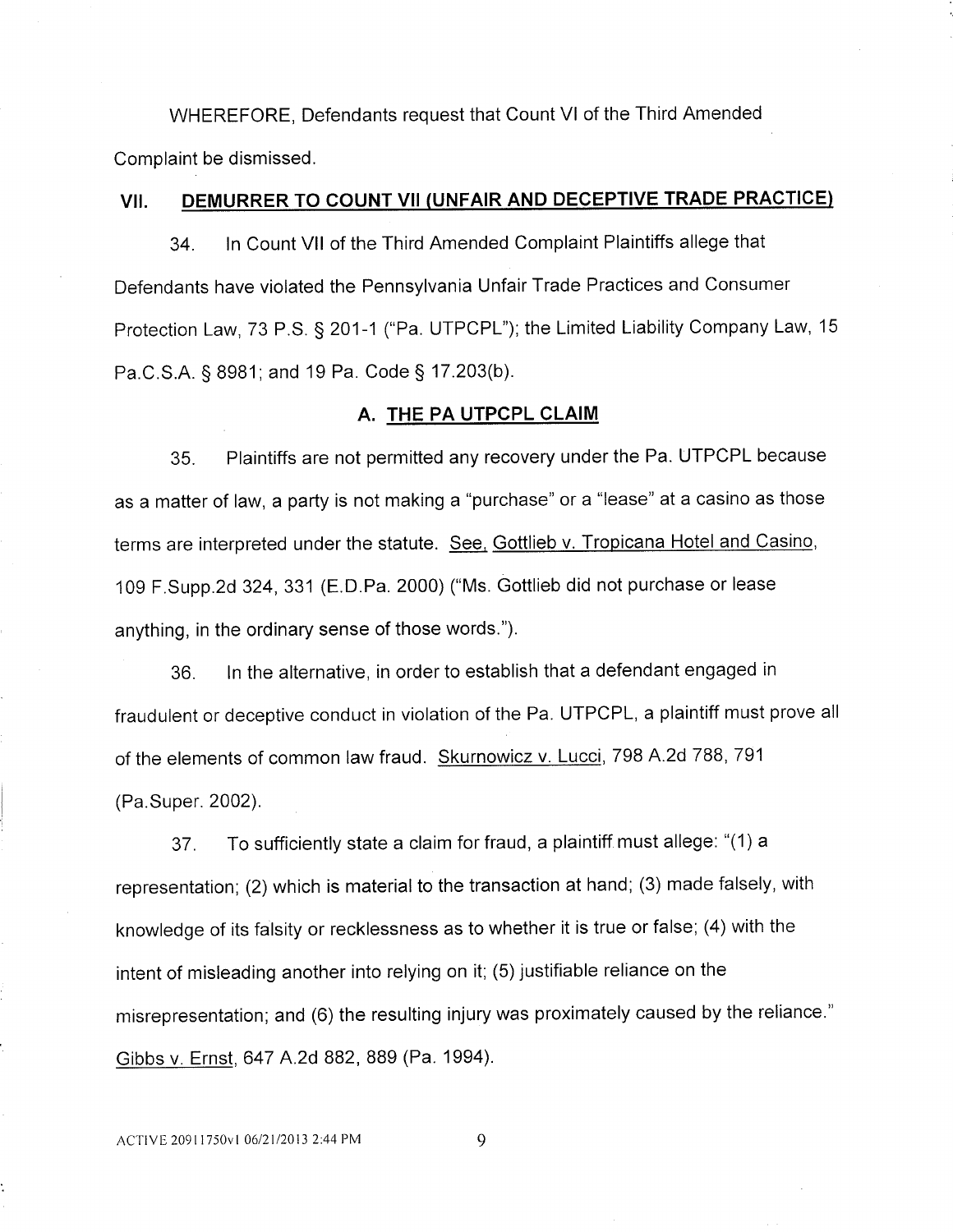38. Further, Pa.R.C.P. 1019(b) requires that averments of fraud must be stated with particularity.

39. Plaintiffs have not alleged any of the above elements of fraud, and have certainly not done so with particularity.

40. By virtue of the foregoing it is submitted that as a matter of law the allegations of Count VII are insufficient to state a cause of action under the Pa. UTPCPL.

# B. LACK OF CAPACITY TO SUE FOR VIOLATION OF 15 Pa.C.S.A. § 8981

41. ln Count Vll of the Third Amended Complaint Plaintiffs also attempt to state a cause of action against Defendants for an alleged failure to qualify to do business within the Commonwealth of Pennsylvania in violation of 15 Pa.C.S.A. § 8981 ef. seq.

42. Section 8981, titled "Foreign limited liability companies," states, in part, that "(a) foreign limited liability company shall be subject to Subchapter K of Chapter 85 (relating to foreign limited partnerships) as if it were a foreign limited partnership" except in three limited aspects which are not applicable here.

43. Section 8588, titled "Action by Attorney General," which is a part of Subchapter K of Chapter 85, states that "(t)he Attorney General may bring an action to restrain a foreign limited partnership from doing business in this Commonwealth in violation of this subchapter."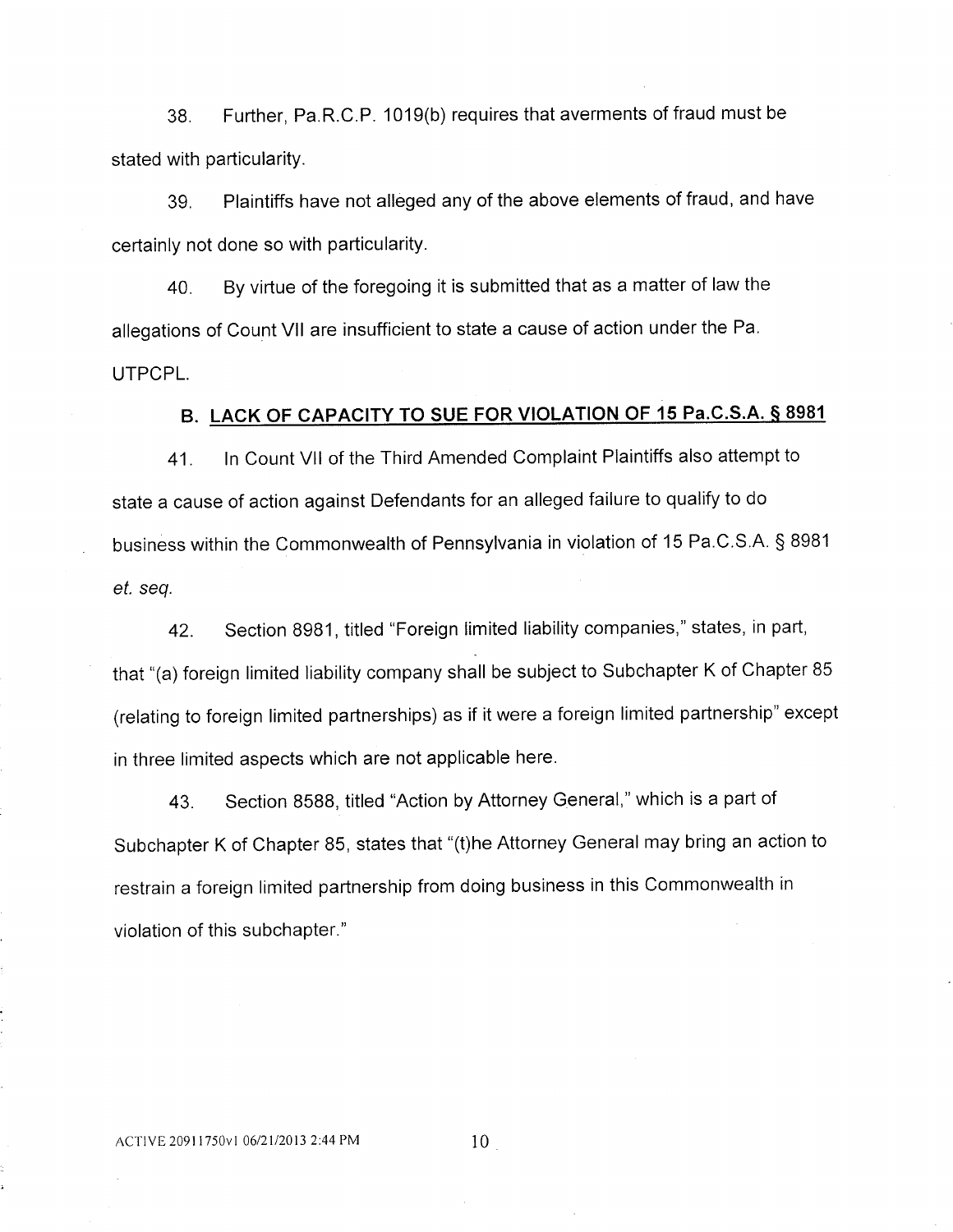44. Under Pennsylvania law an alleged violation of 15 Pa.C.S.A. § 8981 does not give rise to a private cause of action. $2$  To the contrary, the sole remedy for an alleged violation of 15 Pa.C.S.A. § 8981 is for the Attorney General to bring an action to restrain the partnership or company from doing business in Pennsylvania.

45. By virtue of the foregoing, Defendants submit that Plaintiffs' allegation that Defendants violated 15 Pa.C.S.A. § 8981 *ef. seq.* must be dismissed.

# C. DEMURRER TO CLAIM FOR VIOLATION OF 19 PA CODE § 17.203(b)

45. ln Count VII of the Third Amended Complaint, Plaintiffs further allege that Defendants have failed to comply with the requirements of 19 Pa. Code § 17.203(b). This section of the Pennsylvania Code relates to the Pennsylvania Fictitious Names Act, 54 Pa.C.S. § 303(b).

47. in support of the Fictitious Names Act claim, Plaintiffs quote 19 Pa. Code § 17.203(b) and allege that "Defendants failed to comply with Pennsylvania law, thereby cloaking and misleading the identity of operator of The Meadows from the Pennsylvania Gaming Commission." (Third Amended Complaint, ¶ 82).

48. Contrary to Plaintiffs' allegations, Defendants have fully complied with the Pennsylvania Fictitious Names Act and 19 Pa. Code § 17.203(b). ln fact, Exhibit 5 attached to Plaintiffs' Third Amended Complaint plainly shows that "The Meadows Racetrack & Casino" is a registered fictitious name and that the owners are Defendants WTA Acquisition Corp. and Washington Trotting Association, Inc.

<sup>&</sup>lt;sup>2</sup> The United States Supreme court has articulated three narrow circumstances where a private cause of action might be read into a statute which does not expressly provide for one: (1) where the plaintiff is one of a class for whose special benefit the statute was enacted; (2) there is proof of legislative intent to create a private cause of action; and (3) a private cause of action would be consistent with the underlying purpose of the legislative scheme. Witthoeft v. Kiskaddon, 733 A.2d 623 262 (Pa. 1999) (citing Cort v. Ash, 422 U.S. 66, 95 S.Ct. 2080 (1975)). None of those circumstances are found in the present matter.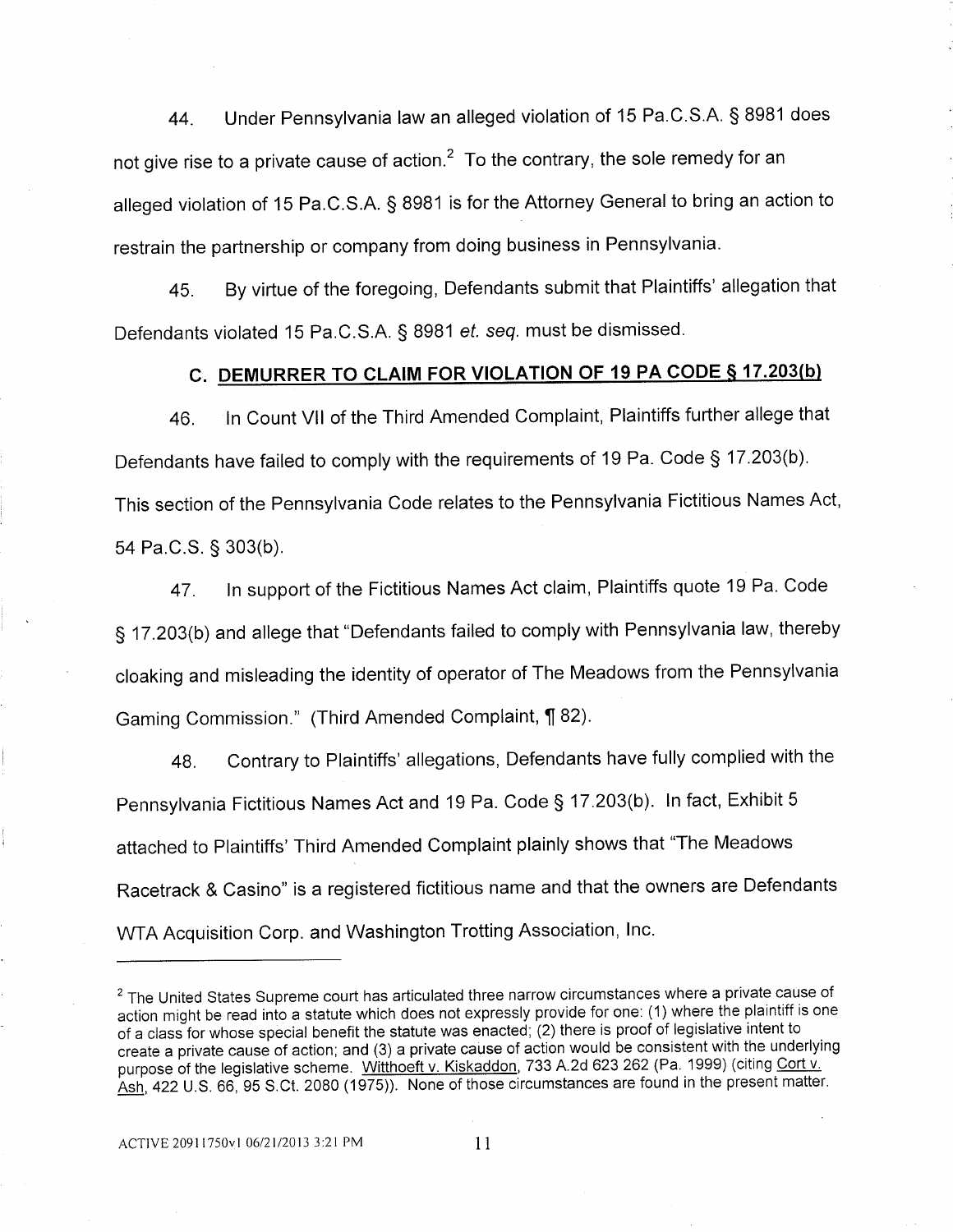49. In the alternative, it is submitted that under Pennsylvania law an alleged violation of the Pennsylvania Fictitious Names Act and/or 19 Pa. Code § 17.203(b) does not give rise to a private cause of action in favor of any party.

50. By virtue of the foregoing, it is submitted that Count VII of the Third Amended Complaint must be dismissed in its entirety.

WHEREFORE, Defendants request that Count VII of the Third Amended Complaint be dismissed.

# VIII. DEMURRER TO COUNT VIII (FRAUD)

51. ln Count Vlll of the Third Amended Complaint Plaintiffs attempt to state a cause of action against all Defendants for fraud.

52. The Pennsylvania Rules of Civil Procedure impose, in any claim for fraud, a heightened standard of pleading, requiring that allegations of fraud be pled with "particularity." Pa.R.C.P. 1019(b).

53. To state a claim for fraud under Pennsylvania law, a plaintiff must allege: "(1) a representation; (2) which is material to the transaction at hand; (3) made falsely, with knowledge of its falsity or recklessness as to whether it is true or false; (4) with the intent of misleading another into relying on it; (5) justifiable reliance on the misrepresentation; and (6) the resulting injury was proximately caused by the reliance." Gibbs V. Ernst, 647 A.2d 882, 889 (Pa. 1994).

54. The allegations of fraud as set forth in the Third Amended Complaint are insufficiently specific to satisfy the particularity requirement of Rule 1019(b) and/or the pleading requirements of Pennsylvania law. For example, Plaintiffs have failed to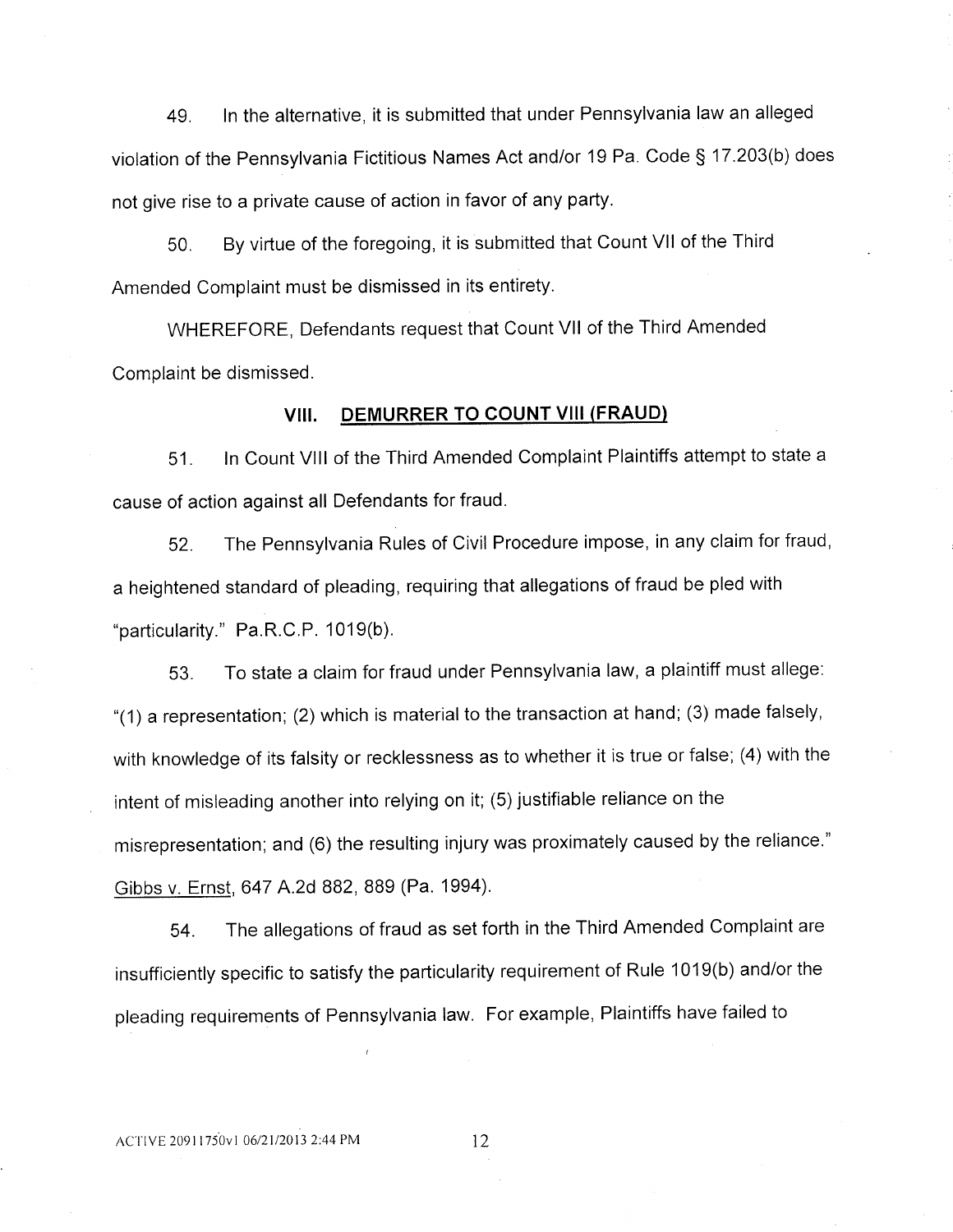identify the alleged misrepresentation and/or which Defendant made an alleged misrepresentation.

55. Similarly, Plaintiffs have failed to identify the injury or harm thatwas caused by their reliance on the alleged misrepresentation.

WHEREFORE, Defendants respectfully request that Count Vlll of the Third Amended Complaint be dismissed.

# IX. DEMURRER TO COUNT IX (CONVERSION)

56. In Count IX of the Third Amended Complaint Plaintiffs attempt to state a cause of action for conversion against all Defendants.

57. Conversion is "a tort by which a defendant deprives a plaintiff of his or her right to a chattel and interferes with a plaintiff's use or possession of a chattel without the plaintiff's consent and without lawful justification." Chrysler Credit Corp. v. Smith, 643 A.2d 1098, 1101 (Pa.Super. 1994). Similarly, conversion is "an act of willful interference with a chattel, done without lawful justification, by which any person entitled thereto is deprived of use and possession." Norriton East Realty Corp. v. Central-Penn Nat'l Bank, 254 A.2d 637, 638 (Pa. 1969).

58. Plaintiffs have failed to allege that any of the Defendants have taken control or possession of any chattel or goods belonging to the Plaintiffs. Similarly, Plaintiffs have failed to identify any chattel or goods that were allegedly wrongfully taken by Defendants.

59. By virtue of the foregoing, the allegations of Count IX of the Third Amended Complaint are insufficient to state a cause of action for conversion against any of the Defendants.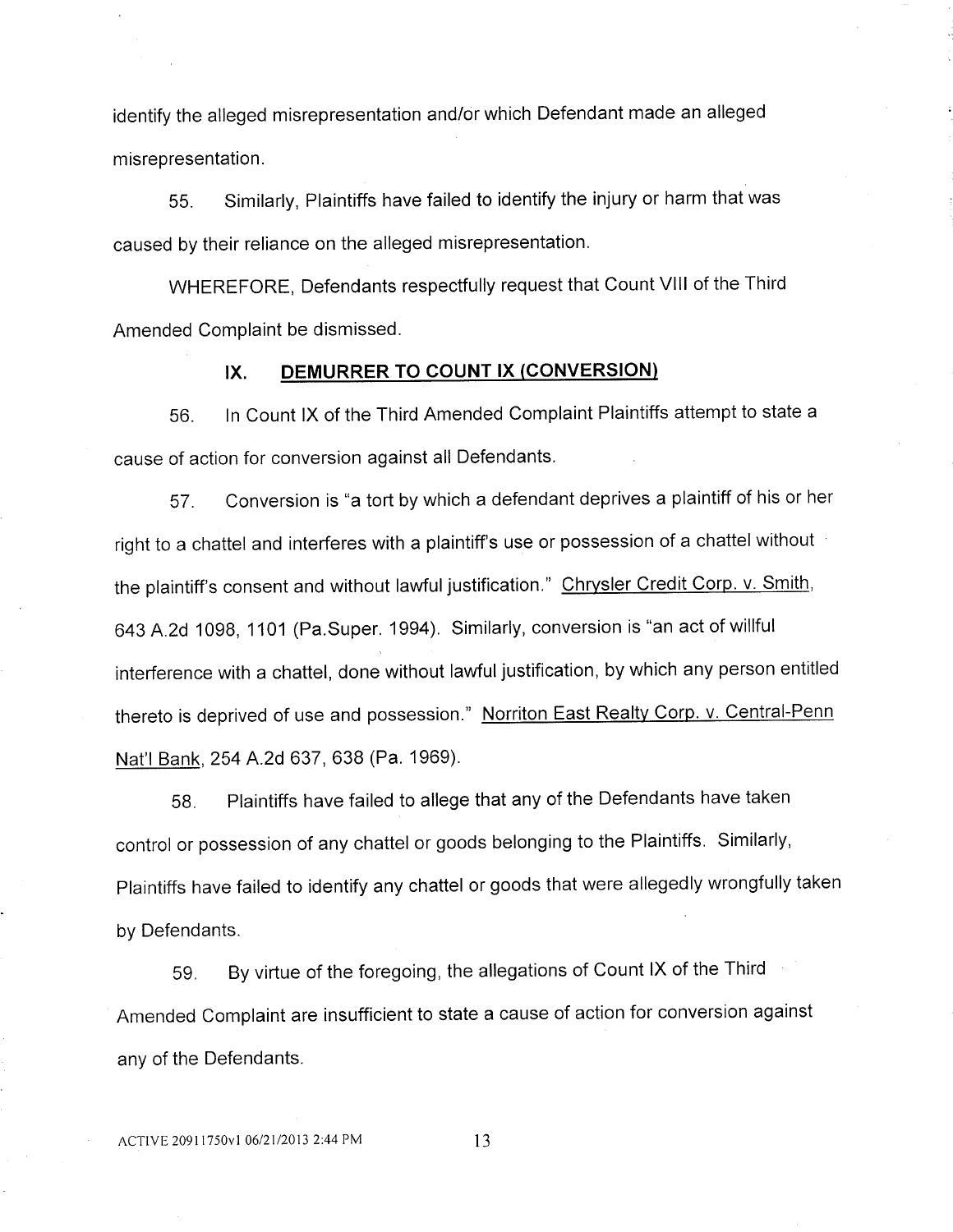WHEREFORE, Defendants respectfully request that Count IX of the Third Amended Complaint be dismissed.

### X. DENIURRER TO COUNT X (NEGLIGENCE)

60. ln Count X of the Third Amended Complaint, Plaintiffs attempt to state a Cause of action for negligence.

61. Under Pennsylvania law, to state a cause of action for negligence, "a plaintiff must allege facts which establish the breach of a legally recognized duty or obligation of the Defendant that is causally connected to actual damages suffered by the plaintiff." Scampone v. Highland Park Care Center, LLC, 57 A.3d 582, 596 (Pa. 2012).

62. ln paragraphs 97 and 98 of the Third Amended Complaint Plaintiffs state as follows:

"97. Defendants breached their duty of care and Plaintiffs

have been injured thereby."

"98. Defendants [sic] acts and/or failures to act when

required proximately caused the injury to the Plaintiffs."

63. Plaintiffs have failed to allege with requisite specificity any facts which demonstrate negligence on the part of any Defendant. Similarly Plaintiffs have failed to state the amount of any damage allegedly suffered.

64. By virtue of the foregoing Defendants submit that Plaintiffs have failed to properly allege a claim for negligence.

WHEREFORE, Defendants request that Count X of the Third Amended Complaint be dismissed.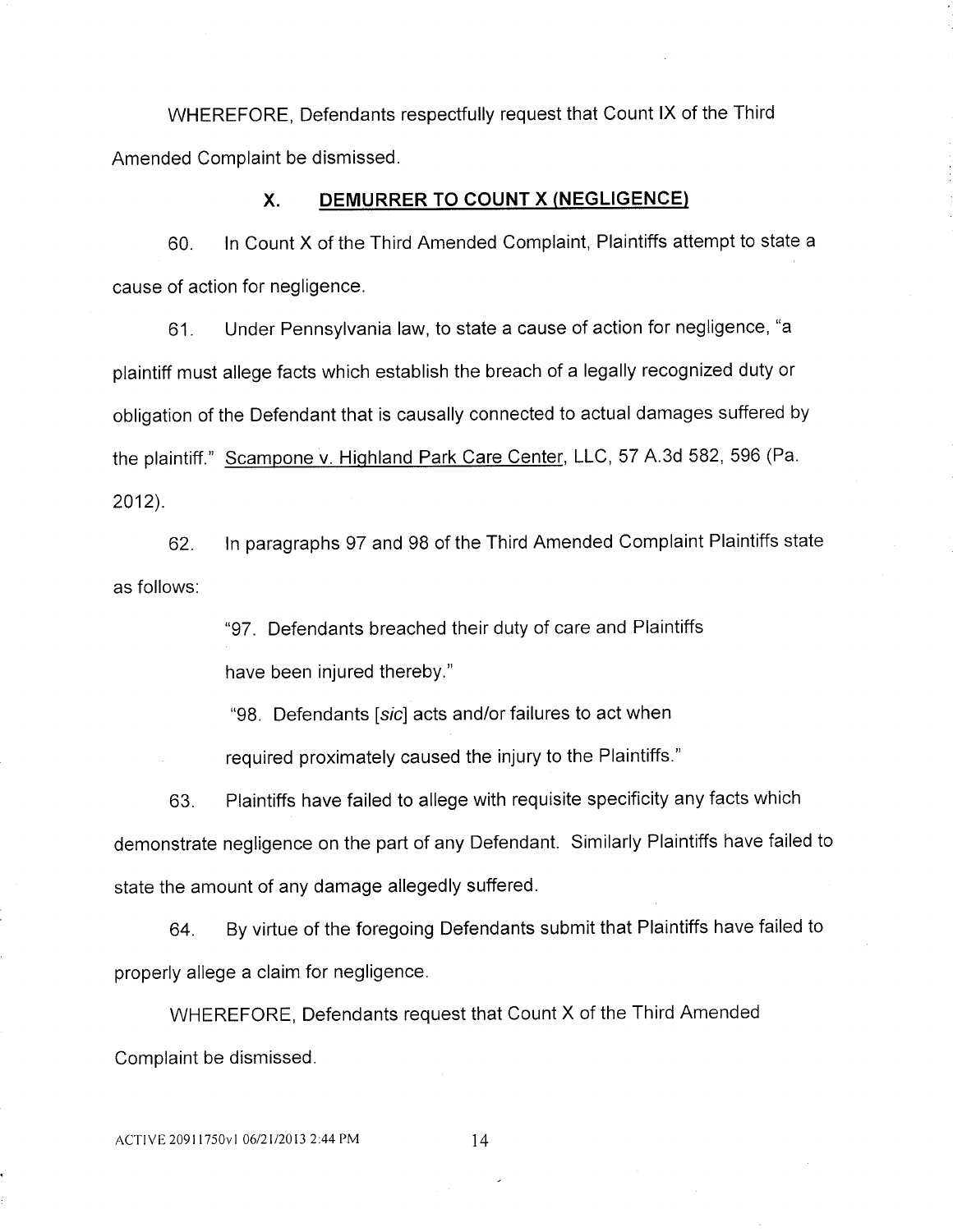### XI. DEMURRER TO COUNT XI (VIOLATION OF GAMING LAWS)

65. In Count XI of the Third Amended Complaint, Plaintiffs state that "(b)y the acts averred and incorporated into this Count, Defendant has violated the Pennsylvania Gaming Laws and related regulations, 4 Pa.C.S.A., et. seq., including but not limited to 58 Pa.Code et. seq."

66. As a matter of law, the allegations of a Complaint must disclose the material facts necessary for an adverse party to prepare its defense. Smith v. Wagner, 588 A.2d 1308 (Pa.Super. 1991).

67. The allegation that Defendants have violated Pennsylvania Gaming Laws by "the acts averred and incorporated into this Count" is a conclusion of law.

68. Plaintiffs have not alleged which parts of the "Pennsylvania Gaming Laws" the Defendants allegedly violated, or which Defendant committed the alleged wrongful act.

69. Plaintiffs have not disclosed the material facts necessary to allow the Defendants to understand the claims being brought against them, which statute they are alleged to have violated, and which defendant is alleged to have made the violation.

WHEREFORE, Defendants request that Count Xl of the Third Amended Complaint be dismissed.

# XII. INSUFFICIENT SPECIFICITY OF COUNT XII (CIVIL CONSPIRACY)

70. ln Count XII of the Third Amended Complaint, Plaintiffs attempt to state a cause of action for civil conspiracy.

71. To state a cause of action for civil conspiracy, a Complaint must allege "(1) a combination of two or more persons acting with a common purpose to do an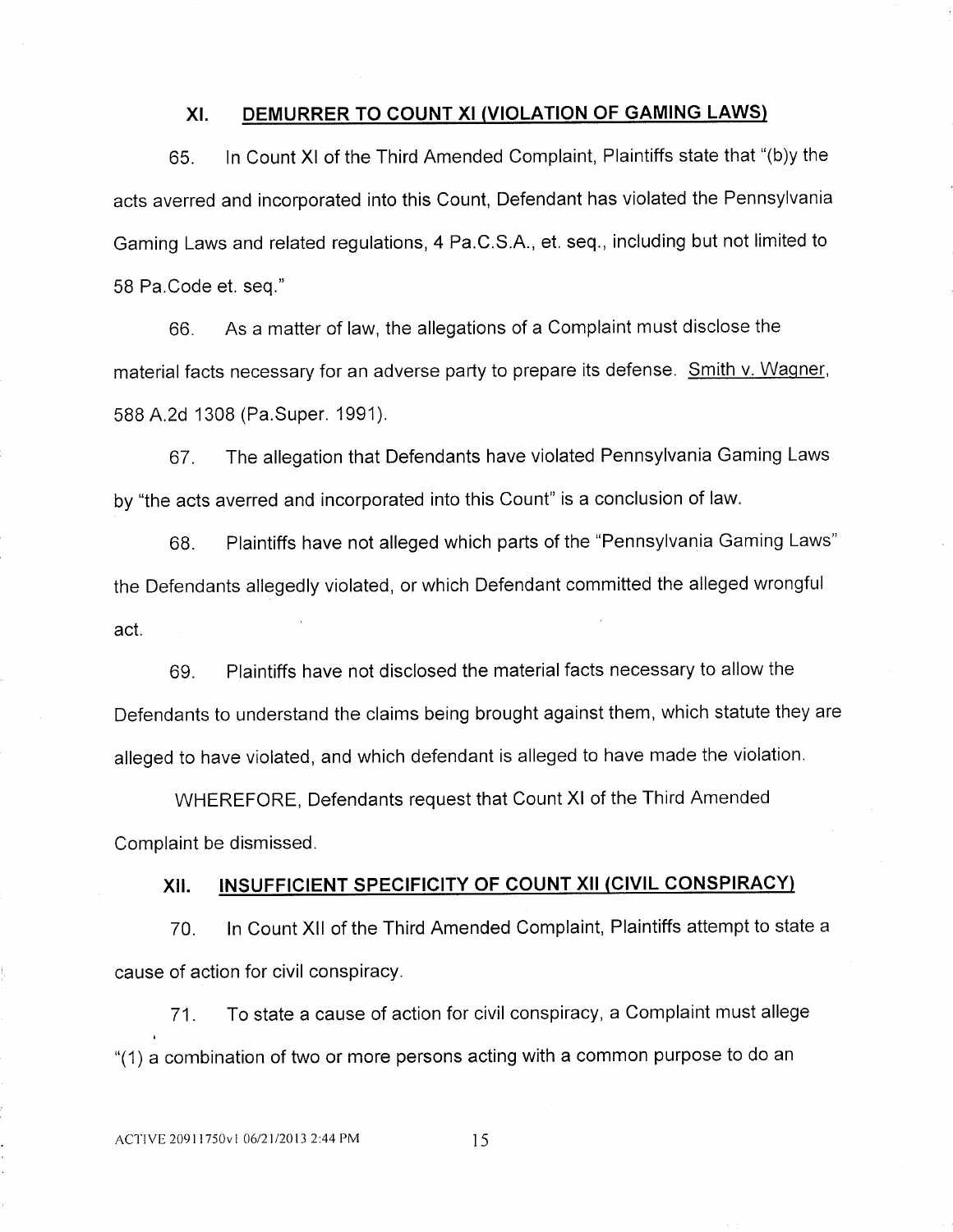unlawful act or to do a lawful act by unlawful means or for an unlawful purpose; (2) an overt act done in pursuance of the common purpose; and (3) actual legal damage." McKeeman v. Cove States Bank, N.A., 751 A.2d 655, 660 (Pa.Super. 2000).

72. Under Pennsylvania law, "in order for a claim of civil conspiracy to proceed, a plaintiff must 'allege the existence of all elements necessary to such a cause of action."' Grose v. Proctor and Gamble Paper Products, 866 A.2d 437, 440 (Pa.Super. 2005) (citing Rutherford v. Presbyterian University Hospital, 612 A.2d 500, 508 (Pa.Super. 1992)).

73. The Third Amended Complaint lacks the specificity required in order to state a cause of action for civil conspiracy. ln particular, Plaintiffs have failed to allege that any particular Defendant acted with the requisite intent to support an action for civil conspiracy. See, Reading Radio, Inc. v. Fink, 833 A.2d 199 (Pa.Super. 2003). Similarly, Plaintiffs have failed to allege an overt act done in pursuance of a common purpose and/or actual legal damage.

74. By virtue of the foregoing, the allegations of the Third Amended Complaint are insufficient to state a cause of action for conspiracy against the Defendants.

WHEREFORE, Defendants request that Count XII of the Third Amended Complaint be dismissed.

# XIII. INSUFFICIENT SPECIFICITY TO COUNT XIII (ACCOUNTING)

75. In Count Xlll of the Third Amended Complaint, Plaintiffs attempt to state a cause of action for an accounting.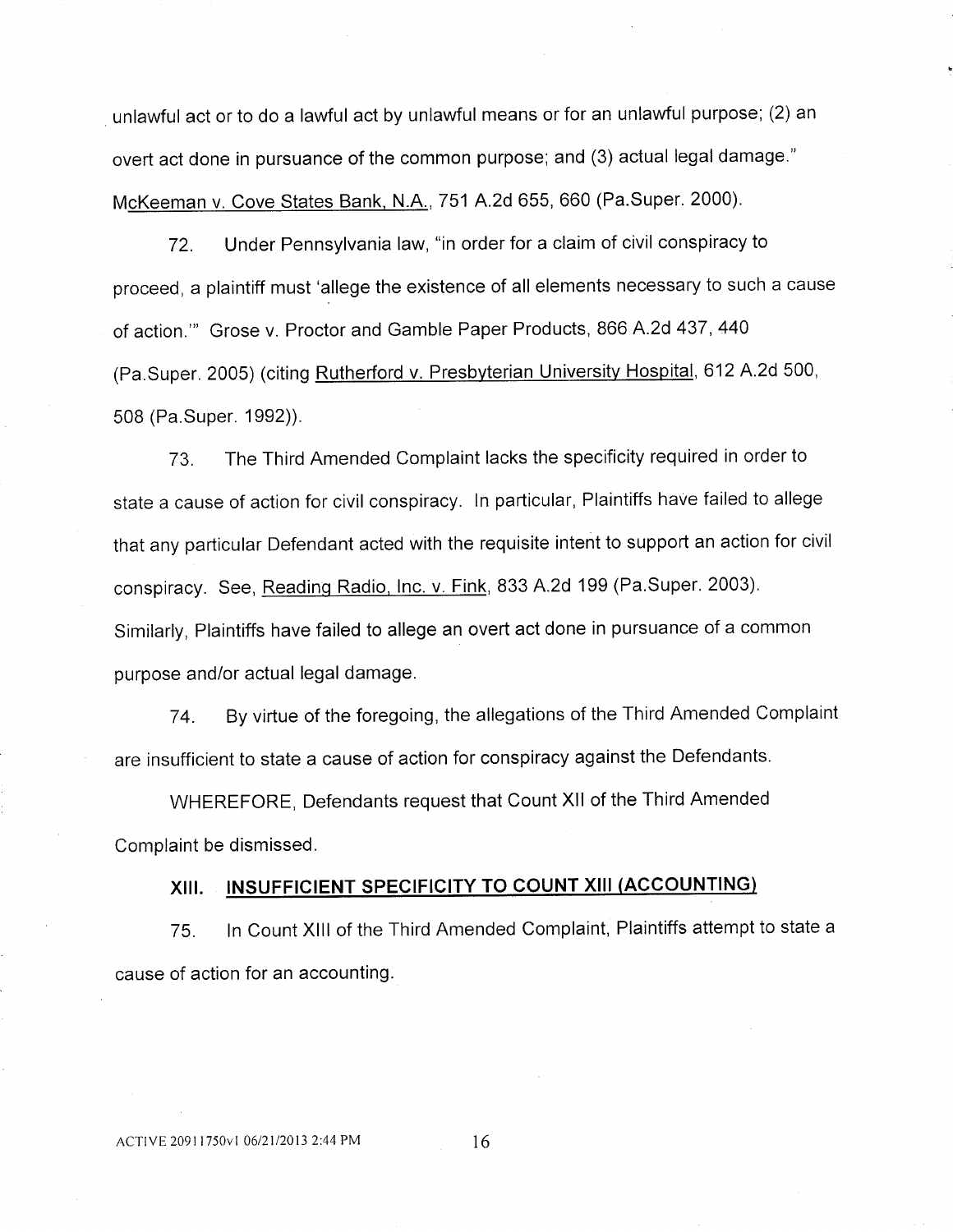76. For the reasons set forth in these Preliminary Objections, Defendants do not believe that Plaintiffs are entitled to any relief whatsoever. As a result, it is submitted that Plaintiffs are not entitled to an accounting.

77. Similarly, Plaintiffs' Complaint provides no factual information in support of Plaintiffs' demand for an accounting.

78. ln addition, Plaintiffs do not identify which Defendants they demand an accounting from.

79. Until the court has determined which claims, if any, the Defendants will have to address, and the Plaintiffs have provided to Defendants the type of factual information that is required by Pennsylvania law, the Plaintiffs are not entitled to any type of accounting.

WHEREFORE, Defendants request that Count XIII of the Third Amended Complaint be dismissed.

# XIV. DENIURRER TO COUNT XIV (REQUEST FOR SPECIAL DAMAGES)

80. In Count XIV of the Third Amended Complaint, Plaintiffs attempt to state a cause of action for special damages.

81. Under Pennsylvania law, "special damages" are damages which are not the usual or ordinary consequences of an alleged wrongful act.

82. A request for "special damages" is not recognized as an independent cause of action under Pennsylvania law. To the contrary, special damages are an item of relief that may be requested as part of the demand for relief in a recognized cause of action. For this reason alone, Count XIV must be stricken.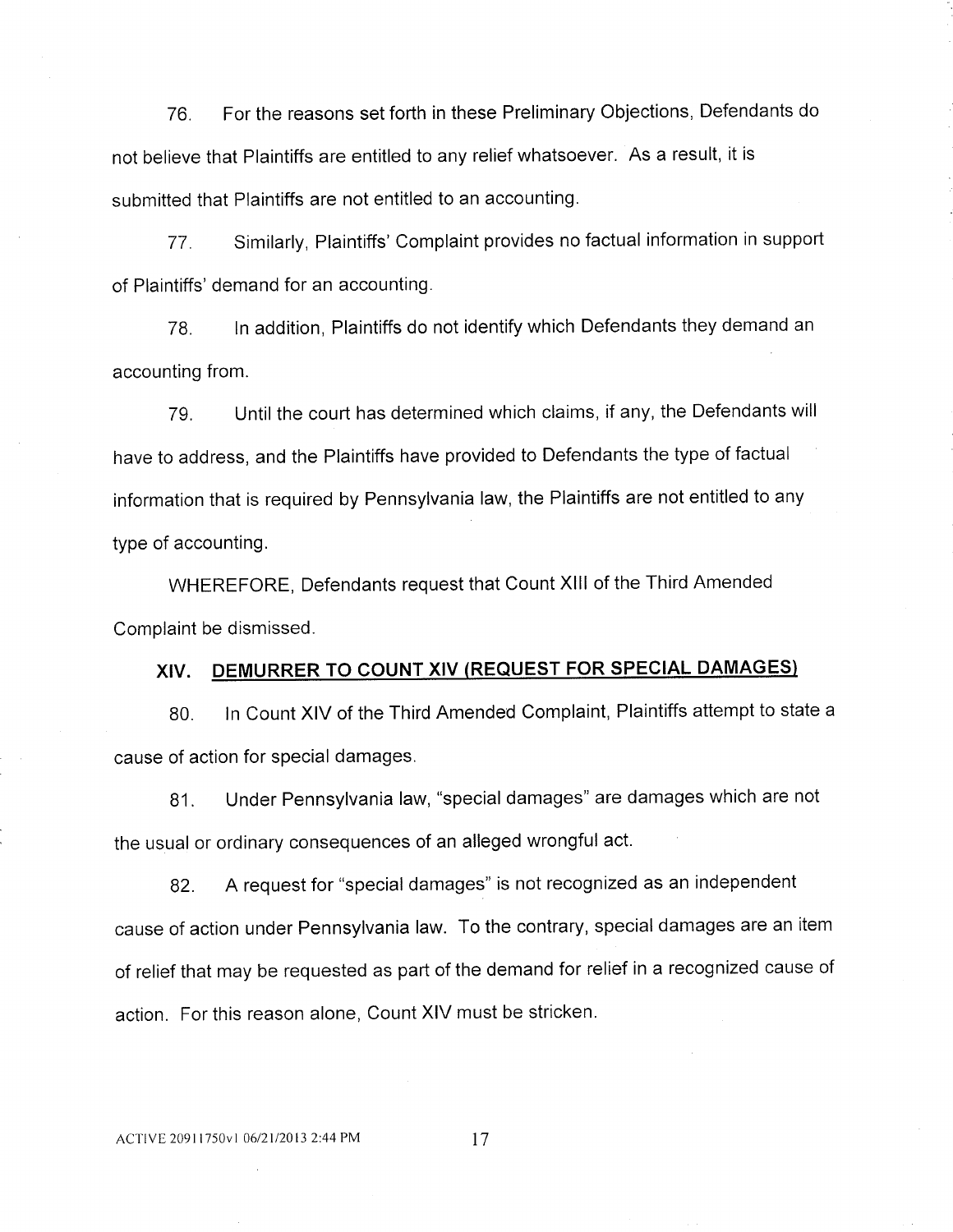83. In the alternative, Pa.R.C.P. 1019(f) requires that averments of items of special damage "shall be specifically stated." Similarly, Pa.R.C.P. 1020(a) provides, in part, that "(e)ach cause of action and any special damage related thereto shall be stated in a separate count containing a demand for relief."

84. Plaintiffs have failed to state with particularity any special circumstances or specific facts that would give rise to or permit an award of special damages. Similarly, Plaintiffs have failed to state with the requisite particularity the items of special damages allegedly sustained.

85. By virtue of the foregoing it is submitted that Count XIV of the Third Amended Complaint must be dismissed.

<sup>v</sup> WHEREFORE, Defendants respectfully request that Count XIV of Plaintiffs' Third Amended Complaint be dismissed with prejudice.

#### XV. DEMURRER TO REQUESTS FOR PUNITIVE DAMAGES

86. In Counts I through XIV of the Third Amended Complaint Plaintiffs attempt to assert claims for punitive damages.

87. As a matter of law punitive damages are not permitted in an action for breach of contract or based on breach of contract.

88. Punitive damages are permitted in common law tort claims only when the acts complained of are intentional, willful, wonton and/or committed with reckless indifference to the rights of others.

89. Plaintiffs have failed to allege with the requisite particularity any conduct such as would permit an award of punitive damages under any circumstance.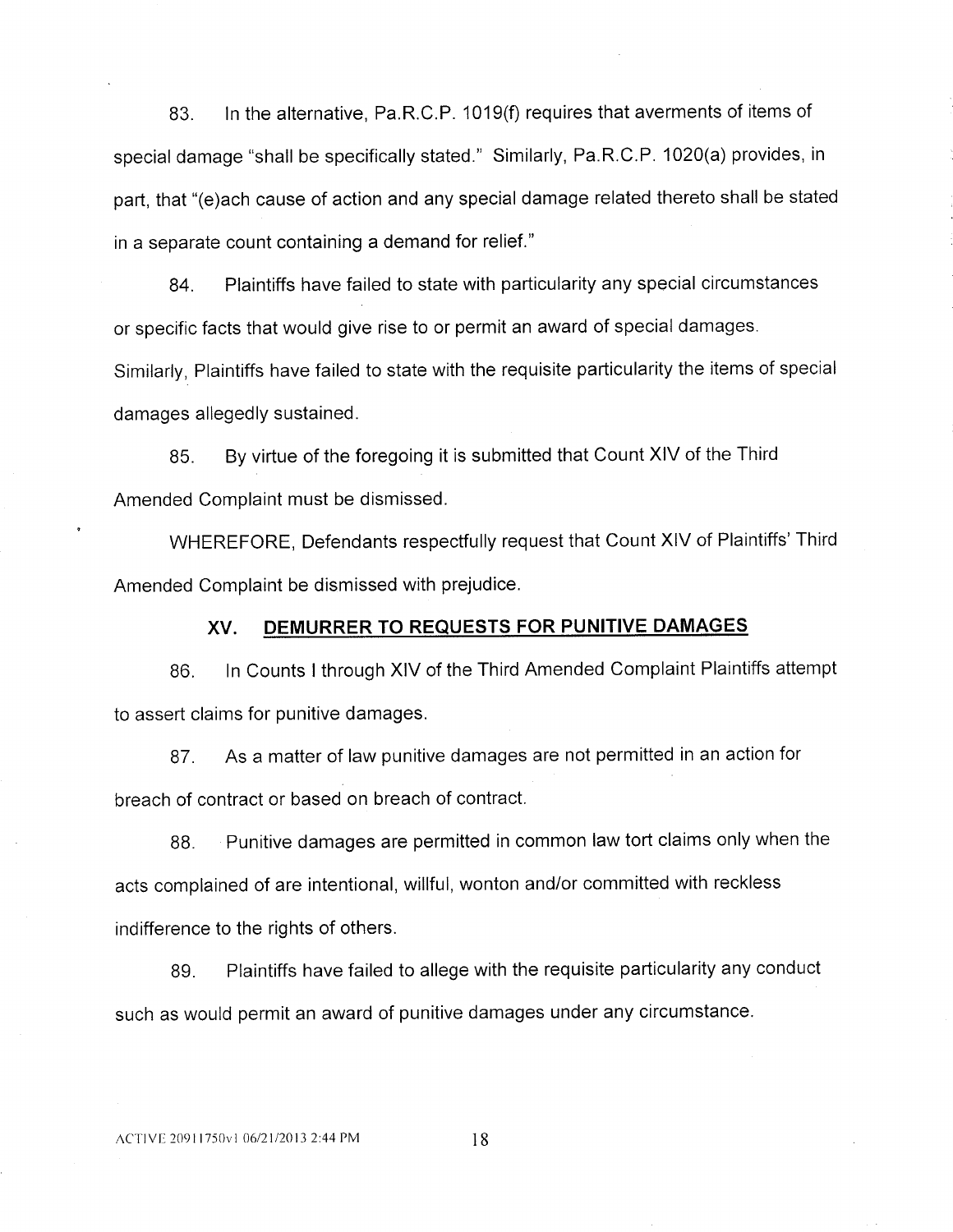90. By virtue of the foregoing it is submitted that Plaintiffs' requests for punitive damages must be dismissed.

### XVI. DEMURRER TO COMMON LAW TORT CLAIMS

91. Plaintiffs' Third Amended Complaint includes causes of action based on breach of contract and causes of action based upon tort claims.

92. Each of the tort claims stated in Plaintiffs' Third Amended Complaint is interwoven with the contractual obligations alleged by Plaintiffs.

93. For the reasons referenced in Preliminary Objections I through IV above Defendants assert that Plaintiffs' breach of contract claims must be dismissed. However, in the alternative that the Plaintiffs' breach of contract claims are not dismissed, Defendants assert that the tort claims included in the Third Amended Complaint are interwoven with the contractual obligations referenced by Plaintiffs.

94. Under Pennsylvania law, the "gist of the action doctrine" bars tort claims arising solely from a contract between the parties where the duties allegedly breached were created and grounded in the contract or where the tort claim essentially duplicates a breach of contract claim. Etoll, lnc. v. Elias/Savion Advertising, lnc., 811 A.2d 10 (Pa.Super. 2002).

95. The gist of Plaintiffs' tort claims are that Defendants engaged in tortious activities in the course of the parties' contractual relationships. Therefore, Plaintiffs' tort claims are barred by the gist of the action doctrine.

ACTIVE 20911750v1 06/21/2013 2:44 PM 19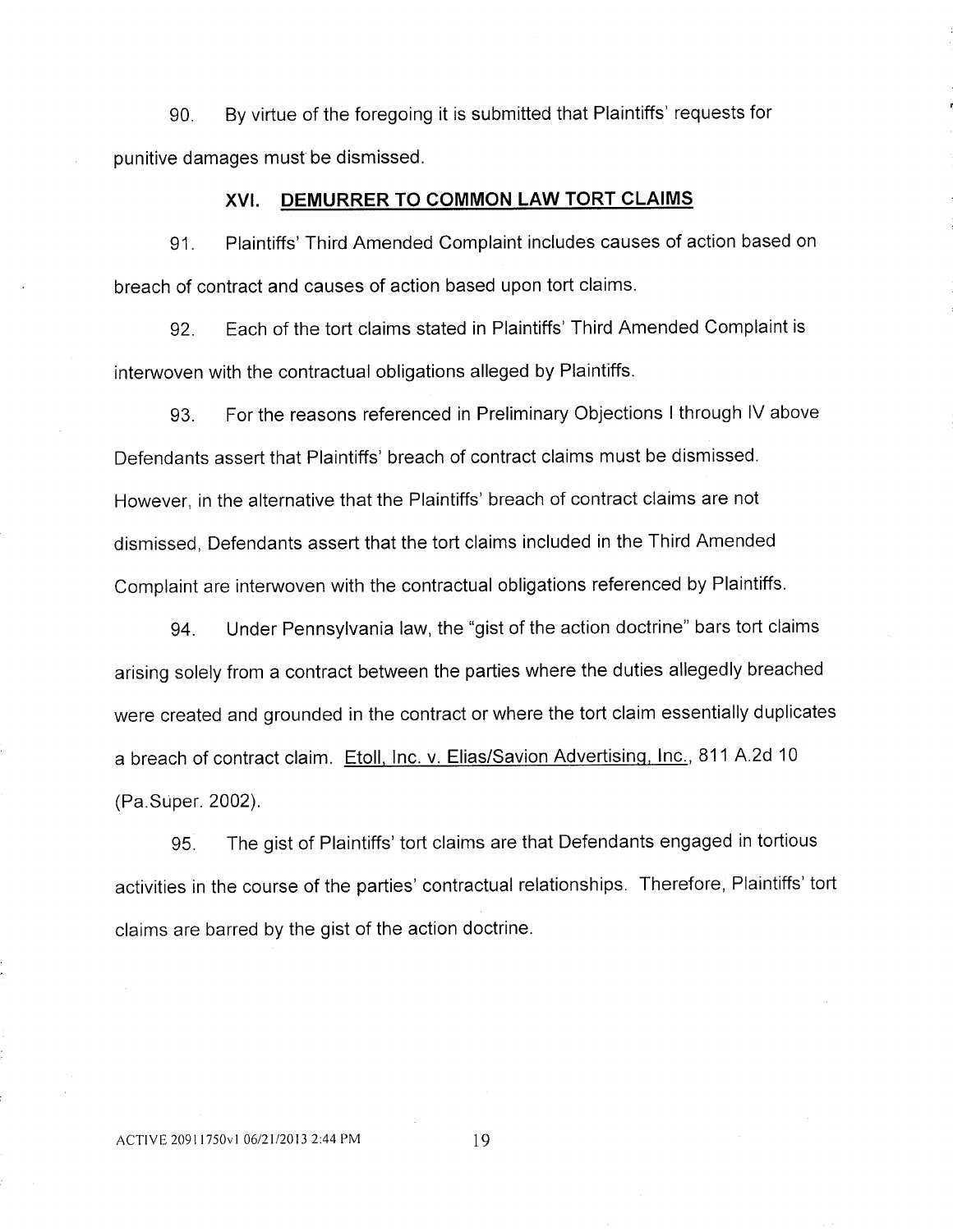WHEREFORE, Defendants request that the tort claims included at Counts V, VI, VIII, IX, and X be dismissed.

Respectfully submitted,

FOX ROTHSCHILD LLP

 $By: UllL, C$ William L. Stang, Esquire

Benjamin l. Feldman, Esquire

Counsel for Defendants

ACTIVE 20911750v1 06/21/2013 2:44 PM 20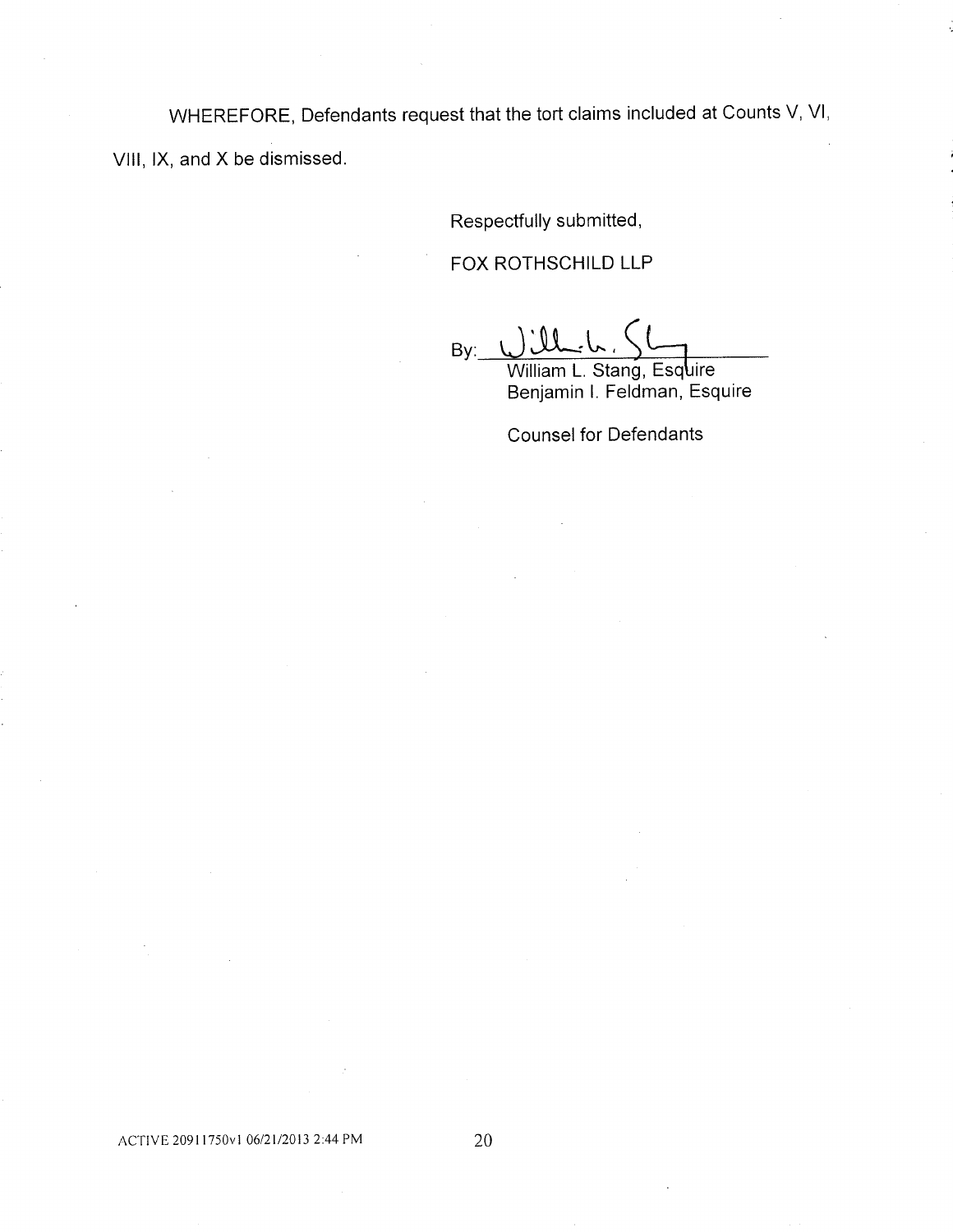# IN THE COURT OF COMMON PLEAS WASHINGTON COUNTY, PENNSYLVANIA CIVIL DIVISION

JANINE LITMAN and TIMOTHY MASTROIANNI, individually and jointly,

CASE NO. 2012-8149

Plaintiffs,

V.

CANNERY CASINO RESORTS, LLC, a Nevada limited liability company, WASHINGTON TROTTING ASSOCIATION, INC., a Delaware corporation, WTA ACQUISITION CORP., a Delaware corporation, CANNERY CASINO RESORTS, LLC, CANNERY CASINO RESORTS and WASHINGTON TROTTING ASSOCIATION, INC. t/d/b/a THE MEADOWS RACETRACK & CASINO, an unincorporated association, CANNERY CASINO RESORTS, an unincorporated association consisting of one or more yet unidentified natural and/or legal persons, individually and jointly,

Defendants.

## ORDER OF COURT

AND NOW this \_\_\_\_\_\_\_\_\_ day of \_\_\_\_\_\_\_\_\_\_\_\_\_\_\_\_\_\_\_\_\_\_\_\_\_\_\_\_\_\_, 2013, upon

consideration of Defendants' Preliminary Objections to Third Amended Complaint, and

argument thereon, it is Ordered that the Third Amended Complaint is dismissed.

BY THE COURT:

J.

ACTIVE 2091 l750Vl 06/21/2013 2:44 PM